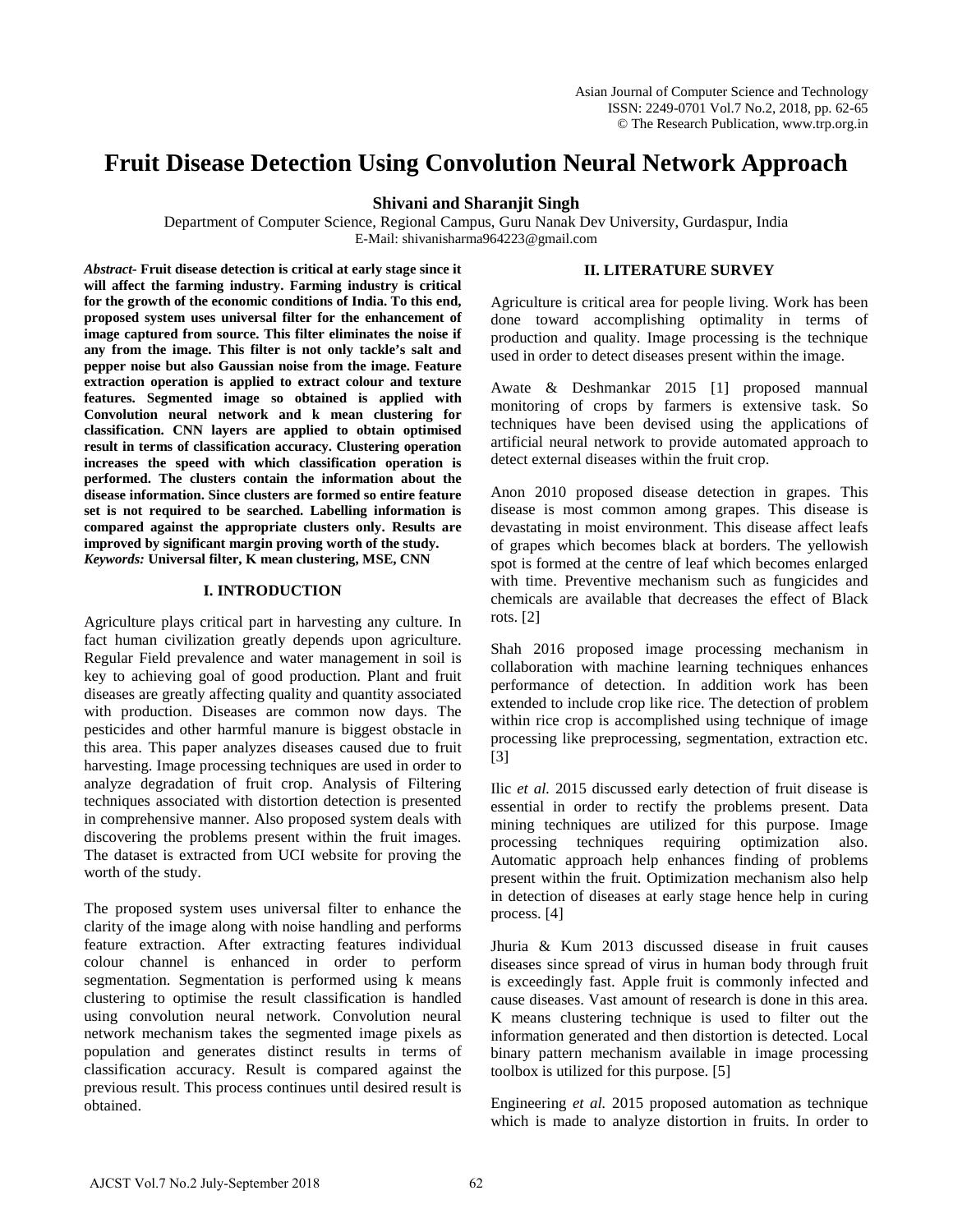accomplish this fruit grading system is done. This process of automation utilizes feature extraction. Once features are successfully extracted, classification can be accurately performed. [6]

Sadek 2012 described feature extraction as the process of determining common features and then group or clusters are formulated from which particular values can be extracted to reduce the complexity. In image processing SVD approach is commonly used for this purpose. [7]

Anon n.d. discussed image may become damaged or corrupted on eve of noise. The problem generally occurs due to transmission medium, temperature or any other corruption occurs due to unauthorized access. [8]

Zhang *et al.* 2015 highlight the algorithm based on low-rank matrix recovery to remove salt & pepper noise from surveillance video. Unlike single image denoising techniques, noise removal from video sequences aims to utilize both temporal and spatial information. By grouping neighbouring frames based on similarities of the whole images in the temporal domain, we formulate the problem of removing salt & pepper noise from a video tracking sequence as a low- rank matrix recovery problem. The resulting nuclear norm and L1-norm related minimization problems can be efficiently solved by many recently developed methods. To determine the low-rank matrix, we use an averaging method based on other similar images. [9]

a.M et al. 2014 described the image representation using encoding mechanism. The encoding mechanism which is used is known as Discrete Cosine Transformation. The DCT transformation will use the concept of Fourier Transformation in order to perform encoding and then same process is used in reverse in order to perform decoding. [10]

SStudies 2015 presented the "spherepix" information structure for proficient execution of low-level picture handling operations on circular pictures. Productive execution of lowlevel picture handling depends vigorously on distinguishableness of the convolution parts that frame the key building pieces of generally calculations. Because of the shape of the circle, it is impractical to put an orthogonal framework pixelation all inclusive on its surface, making direct use of established detachable piece convolutions unimaginable. In the spherepix information structure we propose an option approach comprising of a gathering of covering (close orthogonal) matrix patches covering the circle's surface. Near the limits of patches we present information introduction between fix matrices to guarantee data stream between network patches. After each picture handling subroutine, we accommodate information in the covering locales to homogenize the worldwide information portrayal. We guarantee that the extra computational cost of information interjection and information compromise is effectively repaid by the computational sparing and algorithmic effortlessness of applying existing picture preparing subroutines in the framework patches. The approach is exhibited by executing a SIFT include point

calculation in spherepix arranges and looking at exactness, review, and computational cost of the proposed way to deal with reported alterations of the SIFT calculation particularly produced for usage on round pictures. [11]

M. Dewdney proposed fungal disease detection mechanism. For observing errors and accuracy Mean root square error mechanism is to be utilized. Accuracy and error rate is inversely proportional to each other.

$$
RMS = \sqrt{(x - x_a)^2}
$$

This equation is used to evaluate Root Mean square error. Lower the value of RMS more accurate a prediction. Advantage of this approach is, convergence rate is better but disadvantage is that it can work over limited values. Non negative values are allowed and hence result always lies between 0 and 1. [12]

### **III. PROPOSED METHODOLOGY**

Diseases Detection and Classification Procedure: Input: fruit image Output: Classified fruit disease Algorithm:

- 1. Load a images for training
- 2. Read image for testing.
- 3. Perform feature extraction using color features i.e. Global color histogram (GCH), Color coherence vector (CCV) and texture features i.e. Local binary pattern (LBP), complete local binary pattern (CLBP), Local ternary pattern (LTP), Texture Features.
- 4. Perform feature level fusion using color and texture features.

GCH+TEXTURE GCH+LTP TEXTURE+GCH+LBP TEXTURE+LBP TEXTURE+CLBP TEXTURE+LTP TEXTURE+CLBP+LTP

- 5. Apply Convolution neural network classifier on the segmented image. imageInputLayer ([77 100 3]); convolution2dLayer(2,6); ReluLayer(); maxPooling2dLayer(2,'Stride',2); fullyConnectedLayer(3); softmaxLayer(); classificationLayer()] Four Disseas Detection Using Convolution Neural Network Approach<br>
calculation in sphereply arranges and looking at exactness<br>
volvin, and computational case of the proposed buy in data<br>
produced for masser on round pictur
	- 6. If fruit is infected by any disease then go to step 7 otherwise go to step 8.
	- 7. Apply k mean clustering for image segmentation.
	- 8. Fruit is normal or ordinary fruit.
	- 9. Result the classified fruit disease.

#### **IV. PROPOSED FLOWCHART**

Flowchart describes training and testing image sets required to make accurate decisions regarding predictions. The flow of the system and mechanism used to extract features is given as under: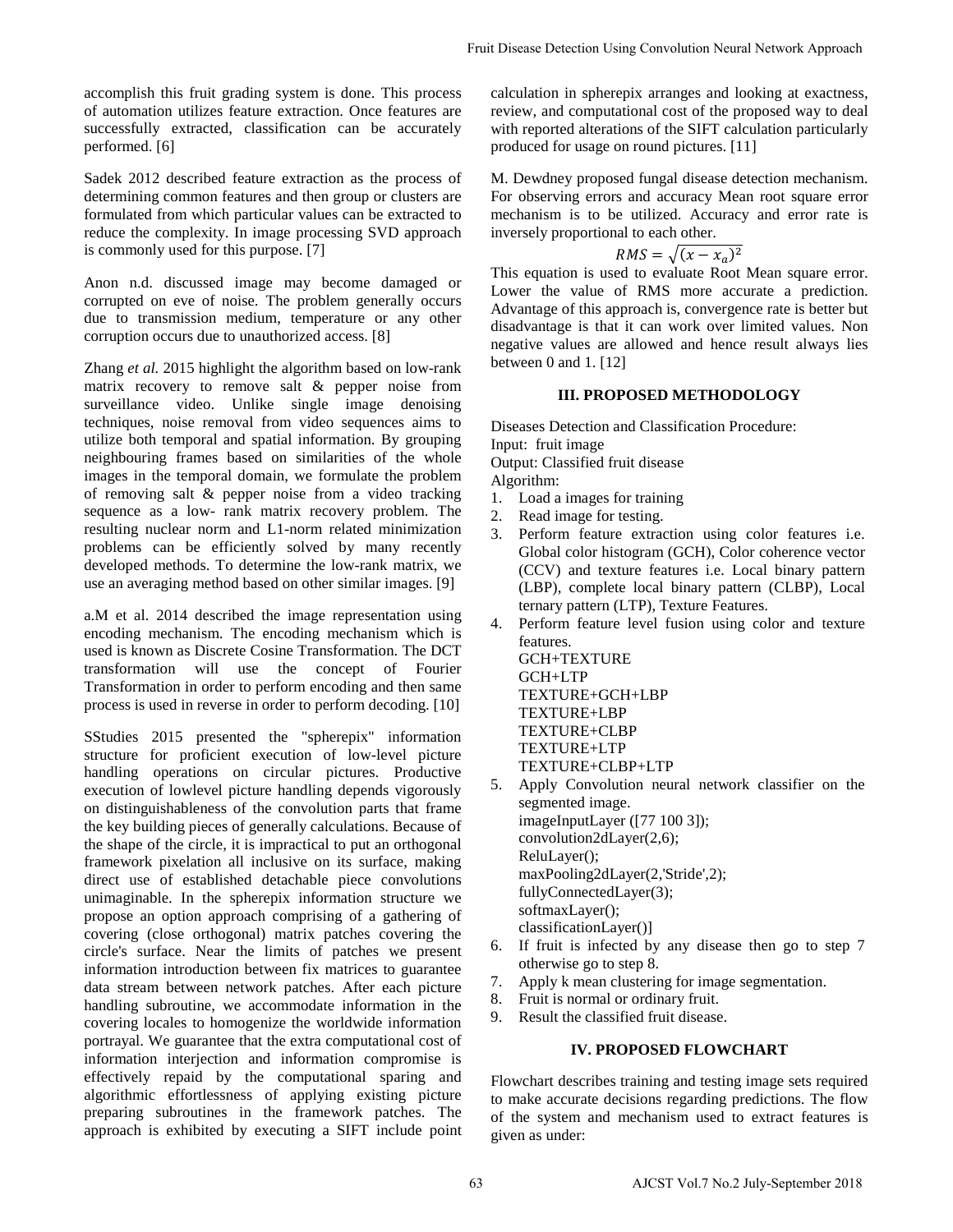

Fig. 1 Flowchart

## *A. Dataset Description*

Dataset is derived from online source and is of following format

| <b>Image Format</b> | <b>Type</b>   | <b>Size</b>     | <b>Resolution</b> |
|---------------------|---------------|-----------------|-------------------|
| .png                | Gray scale    | 2 <sub>mb</sub> | 200 X 200         |
| .jpeg               | Coloured      | 4 mb            | 200 X 200         |
| .bmp                | Black n white | 1 mh            | 200 X 200         |

TABLE I IMAGE FORMATS USED IN THE PROPOSED SYSTEM

#### Dataset derived is given as follows



Fig. 2 Images with problems used in the proposed system



Fig. 3 Normal image dataset used in the proposed system

### **V. RESULTS**

Fruit disease detection using universal filter, k means clustering and convolution neural network algorithm is an efficient technique to detect diseases at early stage and prevent any problems caused to human life. Disease detection suggested through this literature is the method of finding any abnormal form of information images. It is a method of detecting and extracting noisy information and present noise free information for further processing.

In proposed technique noise handling mechanism is introduced to obtain clarity within the image. After obtaining the clarity segmentation and classification is imposed. The image data presented to the simulation is of .jpg and .png type. Results in terms of MSE and PSNR are obtained the desired simulation.

#### *A. Parametric analysis*

Mean square error is obtained by subtracting the features obtained from the proposed system and original image. Lower the MSE lesser is the chances of attack. Signal to noise ratio is another parameter used to evaluate attack. Higher the value of SNR lesser is the chance of attack. Compression reduces the size of the image. Higher the value of compression lesser is the chances of attack. Result in terms of tables with various parameters is given as under:

|  |  | TABLE II MSE COMPARISON |
|--|--|-------------------------|
|--|--|-------------------------|

| <b>Image set</b>   | <b>MSE Existing</b> | <b>MSE Proposed</b> |
|--------------------|---------------------|---------------------|
| Image1             | 14.0869             | 7.04345             |
| Image2             | 15.7442             | 7.87209             |
| Image3             | 132.03              | 66.015              |
| Image4             | 14.0869             | 7.04345             |
| Image <sub>5</sub> | 31.7646             | 15.8823             |
| Image <sub>6</sub> | 1.38107             | 1.00486e-012        |
| Image7             | 26.5165             | 13.2583             |
| Image <sub>8</sub> | 2.00972e-012        | 1.00486e-012        |
| Image9             | 45.5752             | 22.7976             |

#### Plots for MSE are given as under: